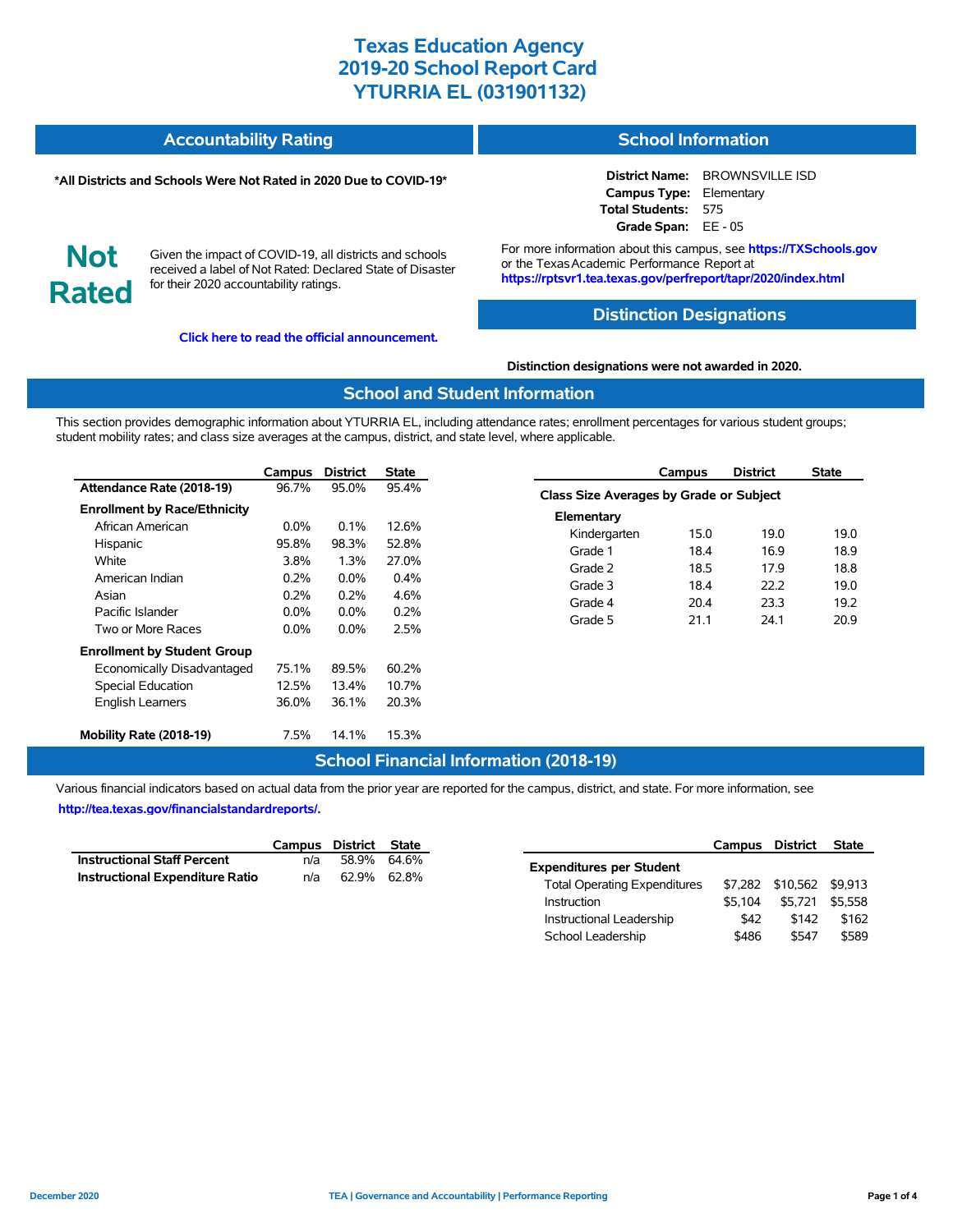## **STAAR Outcomes**

This section provides STAAR performance and Academic Growth outcomes. Academic Growth measures whether students are maintaining performance or improving from year to year. **Please note that due to the cancellation of spring 2020 State of Texas Assessments of Academic Readiness (STAAR) due to the COVID-19 pandemic, the performance of this year's report is not updated.**

|                                                                                    |      |              |     |     |                                   |     |        |          |       |                | Two or                       |        |
|------------------------------------------------------------------------------------|------|--------------|-----|-----|-----------------------------------|-----|--------|----------|-------|----------------|------------------------------|--------|
|                                                                                    |      |              |     |     | <b>African</b>                    |     |        | American |       | <b>Pacific</b> | <b>More</b>                  | Econ   |
|                                                                                    |      | <b>State</b> |     |     | District Campus American Hispanic |     | White  | Indian   | Asian | Islander       | Races                        | Disadv |
| STAAR Performance Rates at Approaches Grade Level or Above (All Grades Tested)     |      |              |     |     |                                   |     |        |          |       |                |                              |        |
| All Subjects                                                                       | 2019 | 78%          | 81% | 90% | L,                                | 89% | 100%   |          |       |                |                              | 89%    |
|                                                                                    | 2018 | 77%          | 78% | 91% | $\frac{1}{2}$                     | 91% | 100%   |          |       |                | $\qquad \qquad \blacksquare$ | 90%    |
| ELA/Reading                                                                        | 2019 | 75%          | 76% | 89% |                                   | 88% | 100%   |          |       |                | $\overline{a}$               | 88%    |
|                                                                                    | 2018 | 74%          | 74% | 97% | L,                                | 96% | 100%   |          |       |                | $\overline{a}$               | 96%    |
| Mathematics                                                                        | 2019 | 82%          | 86% | 90% | $\overline{\phantom{a}}$          | 90% | 100%   |          |       |                | $\qquad \qquad \blacksquare$ | 89%    |
|                                                                                    | 2018 | 81%          | 85% | 92% | $\qquad \qquad \blacksquare$      | 92% | 100%   |          |       |                | $\overline{a}$               | 91%    |
| Writing                                                                            | 2019 | 68%          | 76% | 86% | L,                                | 85% | $\ast$ |          |       |                | $\overline{a}$               | 82%    |
|                                                                                    | 2018 | 66%          | 71% | 82% | L,                                | 81% | $\ast$ |          |       |                | $\overline{a}$               | 80%    |
| Science                                                                            | 2019 | 81%          | 84% | 94% | $\overline{a}$                    | 94% |        |          |       |                | $\qquad \qquad \blacksquare$ | 93%    |
|                                                                                    | 2018 | 80%          | 82% | 84% |                                   | 84% |        |          |       |                | $\overline{a}$               | 81%    |
| STAAR Performance Rates at Meets Grade Level or Above (All Grades Tested)          |      |              |     |     |                                   |     |        |          |       |                |                              |        |
| All Subjects                                                                       | 2019 | 50%          | 52% | 63% |                                   | 62% | 81%    |          |       |                | $\overline{\phantom{a}}$     | 62%    |
|                                                                                    | 2018 | 48%          | 49% | 63% | $\overline{a}$                    | 62% | 88%    |          |       |                | $\overline{a}$               | 60%    |
| ELA/Reading                                                                        | 2019 | 48%          | 47% | 60% | $\overline{\phantom{a}}$          | 59% | 70%    |          |       |                | $\overline{\phantom{a}}$     | 57%    |
|                                                                                    | 2018 | 46%          | 44% | 66% | $\overline{a}$                    | 65% | 89%    |          |       |                | L,                           | 63%    |
| Mathematics                                                                        | 2019 | 52%          | 57% | 66% | $\overline{a}$                    | 65% | 80%    |          |       |                | $\overline{\phantom{a}}$     | 65%    |
|                                                                                    | 2018 | 50%          | 55% | 69% | $\overline{a}$                    | 68% | 82%    |          |       |                | $\overline{\phantom{a}}$     | 66%    |
| Writing                                                                            | 2019 | 38%          | 44% | 54% | $\overline{\phantom{a}}$          | 53% | $\ast$ |          |       |                | $\overline{a}$               | 55%    |
|                                                                                    | 2018 | 41%          | 45% | 53% | $\overline{\phantom{a}}$          | 51% | $\ast$ |          |       |                | $\overline{a}$               | 49%    |
| Science                                                                            | 2019 | 54%          | 55% | 73% | $\overline{a}$                    | 72% | $\ast$ |          |       |                | $\overline{a}$               | 70%    |
|                                                                                    | 2018 | 51%          | 51% | 52% | L,                                | 51% | $\ast$ |          |       |                | $\overline{a}$               | 46%    |
|                                                                                    |      |              |     |     |                                   |     |        |          |       |                |                              |        |
| STAAR Performance Rates at Masters Grade Level (All Grades Tested)<br>All Subjects | 2019 | 24%          | 23% | 33% |                                   | 32% | 48%    |          |       |                | $\overline{a}$               | 31%    |
|                                                                                    | 2018 | 22%          | 21% | 34% | $\overline{\phantom{a}}$          | 33% | 54%    |          |       |                | $\overline{\phantom{a}}$     | 30%    |
| ELA/Reading                                                                        | 2019 | 21%          | 18% | 32% | $\overline{a}$                    | 31% | 60%    |          |       |                | $\overline{a}$               | 30%    |
|                                                                                    | 2018 | 19%          | 17% | 42% | $\frac{1}{2}$                     | 40% | 78%    |          |       |                | $\qquad \qquad \blacksquare$ | 36%    |
| Mathematics                                                                        | 2019 | 26%          | 31% | 38% | $\overline{a}$                    | 38% | 50%    |          |       |                | L,                           | 37%    |
|                                                                                    | 2018 | 24%          | 28% | 38% | $\overline{\phantom{a}}$          | 37% | 45%    |          |       |                | $\overline{a}$               | 34%    |
| Writing                                                                            | 2019 | 14%          | 15% | 12% | $\qquad \qquad \blacksquare$      | 13% | $\ast$ |          |       |                | $\qquad \qquad \blacksquare$ | 8%     |
|                                                                                    | 2018 | 13%          | 13% | 13% | $\overline{a}$                    | 12% |        |          |       |                | $\qquad \qquad \blacksquare$ | 12%    |
| Science                                                                            | 2019 | 25%          | 21% | 37% | $\overline{\phantom{a}}$          | 36% | $\ast$ |          |       |                | $\overline{a}$               | 37%    |
|                                                                                    | 2018 | 23%          | 19% | 23% | $\overline{a}$                    | 23% | $\ast$ |          |       |                | $\overline{a}$               | 19%    |
|                                                                                    |      |              |     |     |                                   |     |        |          |       |                |                              |        |
| <b>Academic Growth Score (All Grades Tested)</b>                                   |      |              |     |     |                                   |     |        |          |       |                |                              |        |
| <b>Both Subjects</b>                                                               | 2019 | 69           | 69  | 73  |                                   | 73  | 68     |          |       |                |                              | 73     |
|                                                                                    | 2018 | 69           | 71  | 79  | $\overline{a}$                    | 78  | 91     |          |       |                | $\overline{a}$               | 77     |
| ELA/Reading                                                                        | 2019 | 68           | 67  | 71  | $\overline{a}$                    | 71  | 64     |          |       |                | $\overline{a}$               | 71     |
|                                                                                    | 2018 | 69           | 69  | 77  |                                   | 77  | 100    |          |       |                | L,                           | 74     |
| <b>Mathematics</b>                                                                 | 2019 | 70           | 71  | 74  |                                   | 74  | 71     |          |       |                | $\overline{a}$               | 75     |
|                                                                                    | 2018 | 70           | 72  | 80  |                                   | 80  | 83     |          |       |                |                              | 79     |

? Indicates that the data for this item were statistically improbable or were reported outside a reasonable range.<br>- Indicates zero observations reported for this group.<br>\* Indicates results are masked due to small numbers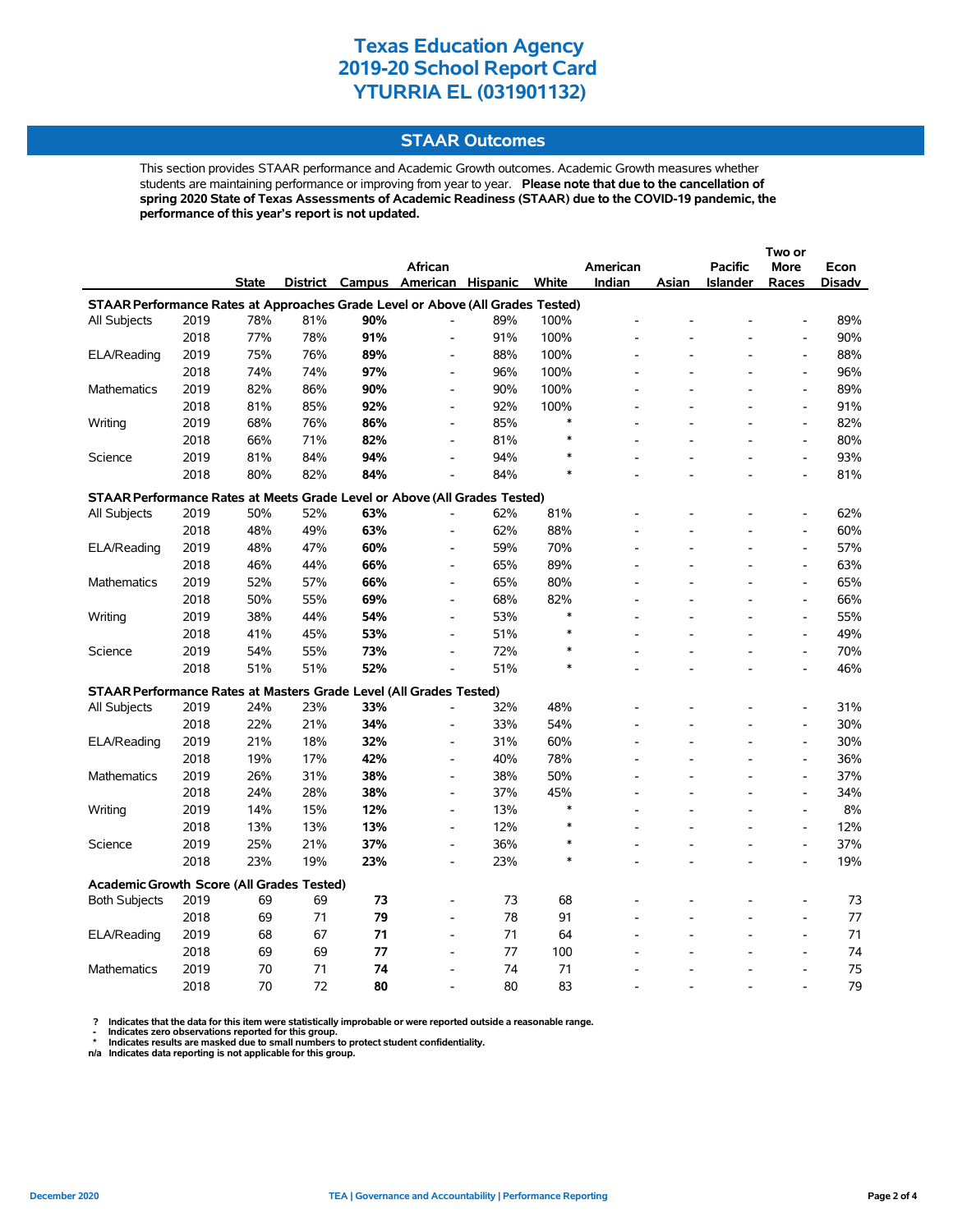## **Prior-Year Non-Proficient and Student Success Initiative STAAR Outcomes**

Progress of Prior-Year Non-Proficient Students shows STAAR performance rates for students who did not perform satisfactorily in 2017-18 but did in 2018-19. Student Success Initiative shows rates related to the requirement for students to demonstrate proficiency on the reading and mathematics STAAR in grades 5 and 8. **Please note that due to the cancellation of spring 2020 State of Texas Assessments of Academic Readiness (STAAR) due to the COVID-19 pandemic, this year's report is not updated.**

|                                                |              |                 |                                            |                                                                       |                 |        |          | Two or |                 |             |        |
|------------------------------------------------|--------------|-----------------|--------------------------------------------|-----------------------------------------------------------------------|-----------------|--------|----------|--------|-----------------|-------------|--------|
|                                                |              |                 |                                            | African                                                               |                 |        | American |        | <b>Pacific</b>  | <b>More</b> | Econ   |
|                                                | <b>State</b> | <b>District</b> | Campus                                     | American                                                              | <b>Hispanic</b> | White  | Indian   | Asian  | <b>Islander</b> | Races       | Disadv |
| Progress of Prior-Year Non-Proficient Students |              |                 |                                            |                                                                       |                 |        |          |        |                 |             |        |
| Sum of Grades 4-8                              |              |                 |                                            |                                                                       |                 |        |          |        |                 |             |        |
| Reading                                        |              |                 |                                            |                                                                       |                 |        |          |        |                 |             |        |
| 2019                                           | 41%          | 48%             | 50%                                        |                                                                       | 50%             |        |          |        |                 |             | 60%    |
| 2018                                           | 38%          | 44%             | 95%                                        |                                                                       | 95%             | *      |          |        |                 |             | 95%    |
| <b>Mathematics</b>                             |              |                 |                                            |                                                                       |                 |        |          |        |                 |             |        |
| 2019                                           | 45%          | 57%             | 55%                                        |                                                                       | 55%             |        |          |        |                 |             | 63%    |
| 2018                                           | 47%          | 57%             | 58%                                        |                                                                       | 56%             | ∗      |          |        |                 |             | 56%    |
| <b>Students Success Initiative</b>             |              |                 |                                            |                                                                       |                 |        |          |        |                 |             |        |
| <b>Grade 5 Reading</b>                         |              |                 |                                            |                                                                       |                 |        |          |        |                 |             |        |
|                                                |              |                 |                                            | Students Meeting Approaches Grade Level on First STAAR Administration |                 |        |          |        |                 |             |        |
| 2019                                           | 78%          | 84%             | 94%                                        |                                                                       | 94%             |        |          |        |                 |             | 93%    |
|                                                |              |                 | Students Requiring Accelerated Instruction |                                                                       |                 |        |          |        |                 |             |        |
| 2019                                           | 22%          | 16%             | 6%                                         |                                                                       | 6%              | *      |          |        |                 |             | 7%     |
|                                                |              |                 |                                            |                                                                       |                 |        |          |        |                 |             |        |
| <b>STAAR Cumulative Met Standard</b><br>2019   | 86%          | 91%             | 98%                                        |                                                                       | 98%             | *      |          |        |                 |             | 97%    |
|                                                |              |                 |                                            |                                                                       |                 |        |          |        |                 |             |        |
| <b>Grade 5 Mathematics</b>                     |              |                 |                                            |                                                                       |                 |        |          |        |                 |             |        |
|                                                |              |                 |                                            | Students Meeting Approaches Grade Level on First STAAR Administration |                 |        |          |        |                 |             |        |
| 2019                                           | 83%          | 92%             | 99%                                        |                                                                       | 99%             | ∗      |          |        |                 |             | 99%    |
|                                                |              |                 | Students Requiring Accelerated Instruction |                                                                       |                 |        |          |        |                 |             |        |
| 2019                                           | 17%          | 8%              | 1%                                         |                                                                       | 1%              | $\ast$ |          |        |                 |             | 1%     |
| <b>STAAR Cumulative Met Standard</b>           |              |                 |                                            |                                                                       |                 |        |          |        |                 |             |        |
| 2019                                           | 90%          | 96%             | 100%                                       |                                                                       | 100%            | *      |          |        |                 |             | 100%   |
|                                                |              |                 |                                            |                                                                       |                 |        |          |        |                 |             |        |

 **? Indicates that the data for this item were statistically improbable or were reported outside a reasonable range.**

 **- Indicates zero observations reported for this group. \* Indicates results are masked due to small numbers to protect student confidentiality.**

**n/a Indicates data reporting is not applicable for this group.**